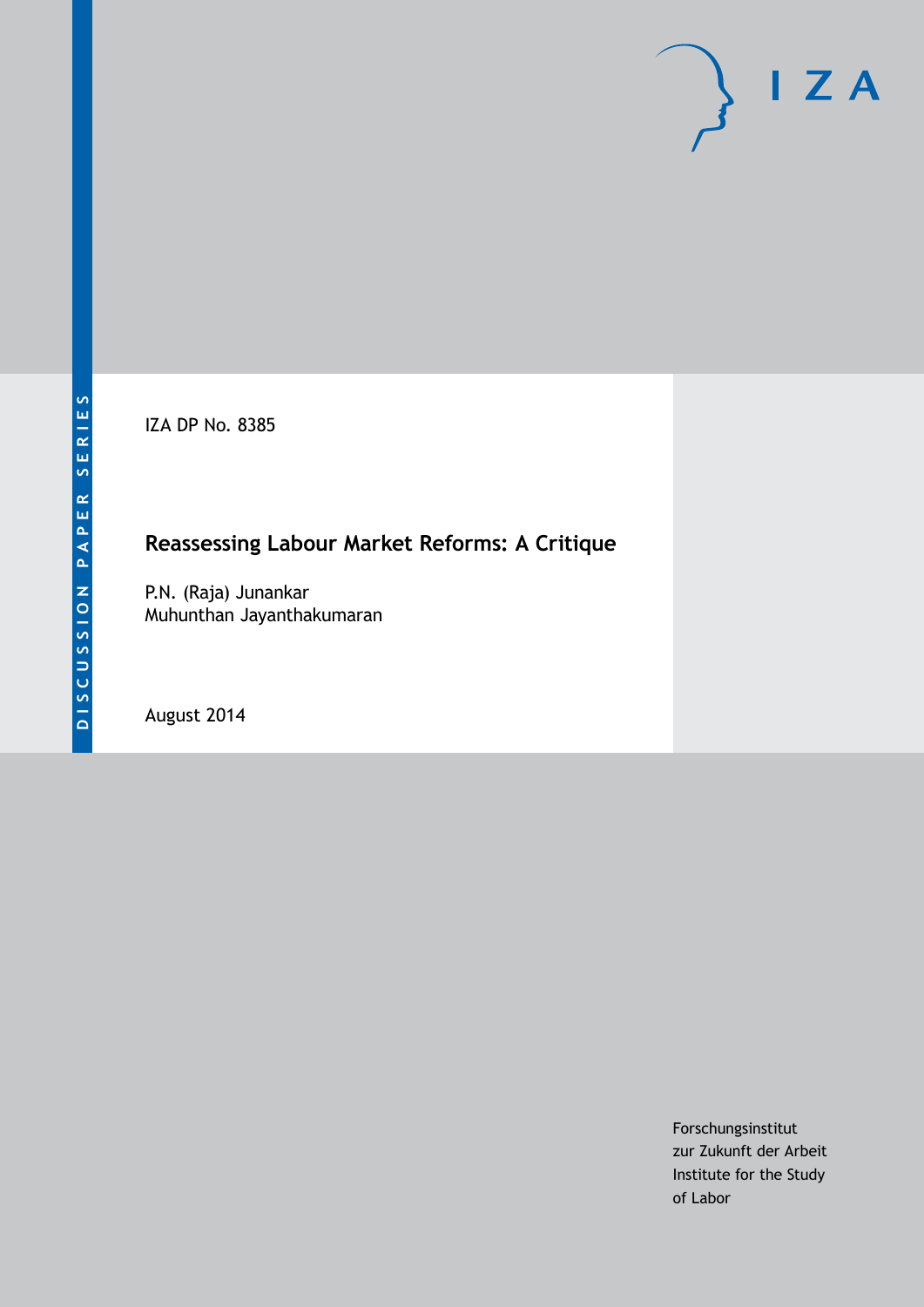# **Reassessing Labour Market Reforms: A Critique**

# **P.N. (Raja) Junankar**

*University of New South Wales, University of Western Sydney and IZA*

### **Muhunthan Jayanthakumaran**

*University of New South Wales*

Discussion Paper No. 8385 August 2014

IZA

P.O. Box 7240 53072 Bonn Germany

Phone: +49-228-3894-0 Fax: +49-228-3894-180 E-mail: [iza@iza.org](mailto:iza@iza.org)

Any opinions expressed here are those of the author(s) and not those of IZA. Research published in this series may include views on policy, but the institute itself takes no institutional policy positions. The IZA research network is committed to the IZA Guiding Principles of Research Integrity.

The Institute for the Study of Labor (IZA) in Bonn is a local and virtual international research center and a place of communication between science, politics and business. IZA is an independent nonprofit organization supported by Deutsche Post Foundation. The center is associated with the University of Bonn and offers a stimulating research environment through its international network, workshops and conferences, data service, project support, research visits and doctoral program. IZA engages in (i) original and internationally competitive research in all fields of labor economics, (ii) development of policy concepts, and (iii) dissemination of research results and concepts to the interested public.

<span id="page-1-0"></span>IZA Discussion Papers often represent preliminary work and are circulated to encourage discussion. Citation of such a paper should account for its provisional character. A revised version may be available directly from the author.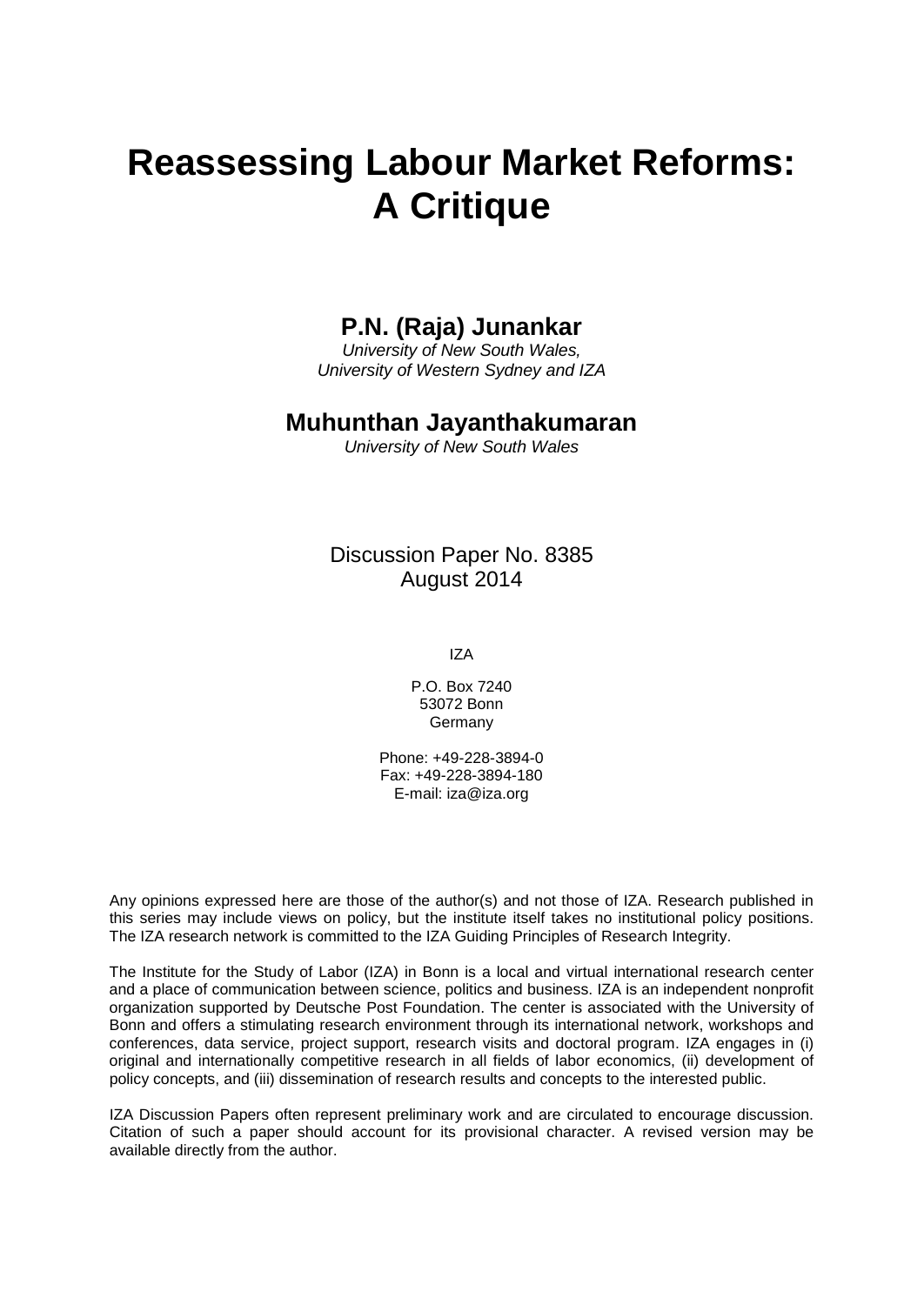IZA Discussion Paper No. 8385 August 2014

# **ABSTRACT**

# **Reassessing Labour Market Reforms: A Critique[1](#page-1-0)**

This paper provides a critique of Faccini (2014) that allegedly shows that temporary contracts lead to lower unemployment in Europe. Using Faccini's data and his estimation methods, we show that the Fixed Effects estimation results collapse when we make slight alterations in the sample size or the independent variables used. The Arellano-Bond estimates are meaningless since the number of instruments is almost equal to the number of observations. To conclude we find that there is no evidence to support the conclusion that greater use of temporary contracts would decrease unemployment.

JEL Classification: J64, J01, J08, J21

Keywords: unemployment, temporary contracts, employment protection

Corresponding author:

P.N. (Raja) Junankar The Australian School of Business The University of New South Wales UNSW Sydney NSW 2052 Australia E-mail: [raja.junankar@uws.edu.au](mailto:raja.junankar@uws.edu.au)

<sup>1</sup> Faccini, Renato (2014) Reassessing Labour Market Reforms: Temporary Contracts as a Screening Device, *Economic Journal* 124, 167-200.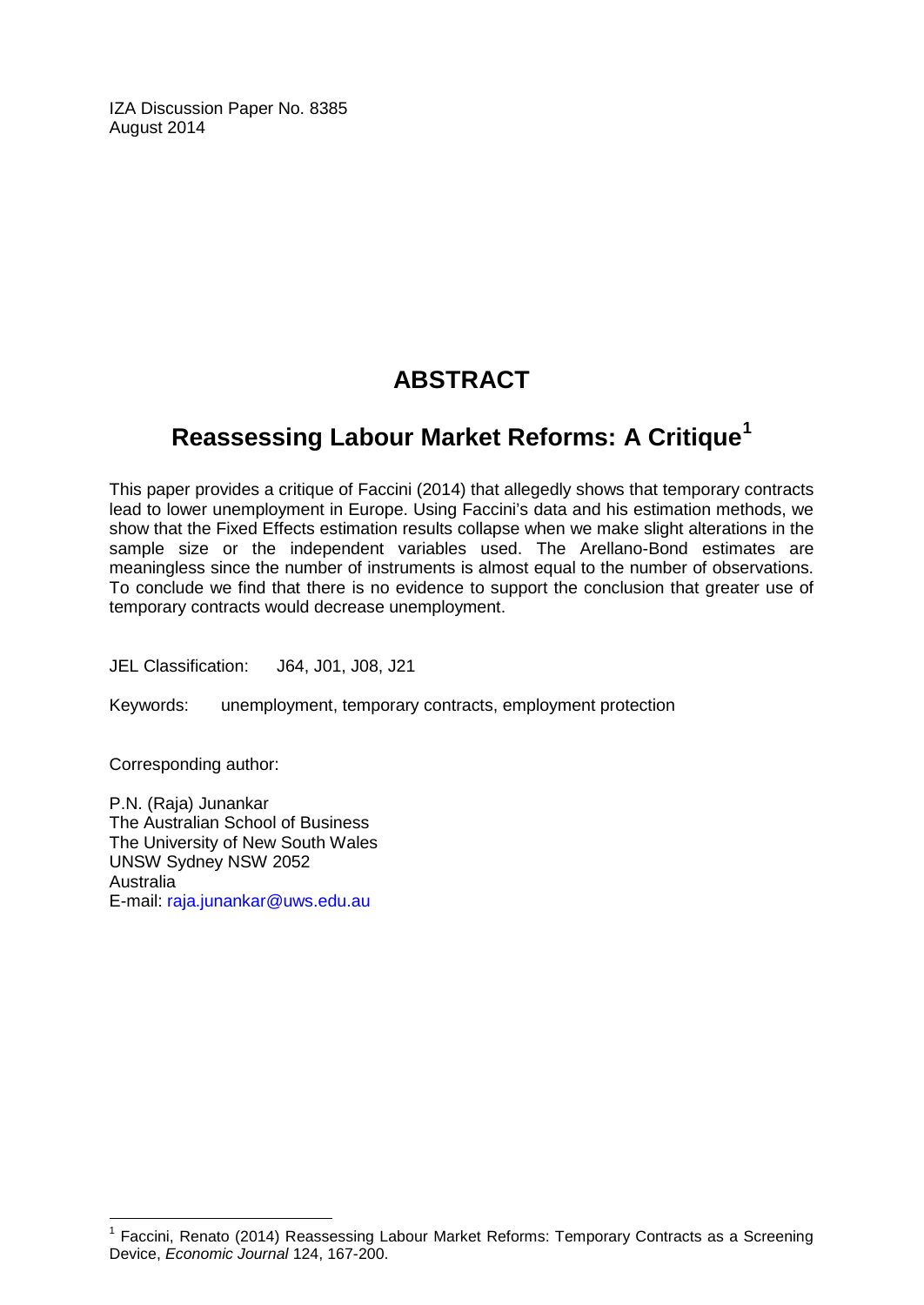#### **Reassessing Labour Market Reforms: A Critique<sup>2</sup>**

#### **1. Introduction**

1

In a recent paper Faccini (2014) studies the role of temporary contracts in the labour market as a screening device. Although the theoretical literature suggests that there is an ambiguous response on unemployment, which he mentions, he then provides some econometric results (using panel data from a selected sample of European countries) that allegedly show that temporary contracts lead to lower unemployment rates. This comment argues that the econometric evidence provided (Section 2) is for a selected sample of countries and that these results are flawed. It is argued that there is selection bias in the sample, in the choice of countries, and to publish a paper in 2014, where the data sample ends in 2008, just as the global recession hit the OECD countries is likely to lead to biased results. We limit our discussion to part 2 of the paper "Reforms of Temporary Contracts, Empirical Evidence and Stylised Facts". It is, however, curious that although his estimation in Part 2 is for a selection of European countries, he calibrates his model in Part 3 with US data.

#### **2. A Critical Look at the Data used in Faccini's paper**

In this section we re-estimate Faccini's econometric model using the data and Stata "do" file provided on the web. Note that Faccini's estimates are for (allegedly) 18 European countries that curiously exclude Denmark and Finland but include the ex-Soviet states of the Czech Republic, Hungary, Poland, and the Slovak Republic. In fact, when the model is estimated using Stata, four countries are dropped due to incomplete data (Czech Republic, Norway, Poland, and the Slovak Republic). Although the paper was submitted originally in November 2011, his data period ends in 2008, just as the global crisis hit Europe and the OECD. Again, it is curious that he does not estimate the model for all OECD countries (including Australia, Japan, USA) for which data are available on all the relevant variables on the OECD website.

In Section 2, Reforms of Temporary Contracts, Empirical Evidence and Stylised Facts he provides a so-called Stylised Fact for Italy that a liberalisation of temporary contracts coincides with a reduction in the unemployment rate (see Figure 1). However, if we provide similar graphs for some other countries it is clear that this so-called "stylised fact" for Italy appears to be an unusual case, see Figures 2 through 4 below. For France, Germany, and Switzerland there is no association between temporary contracts and unemployment rates.

 $2^2$  Faccini, Renato (2014) Reassessing Labour Market Reforms: Temporary Contracts as Screening Devices", Economic Journal **124**, 167-200.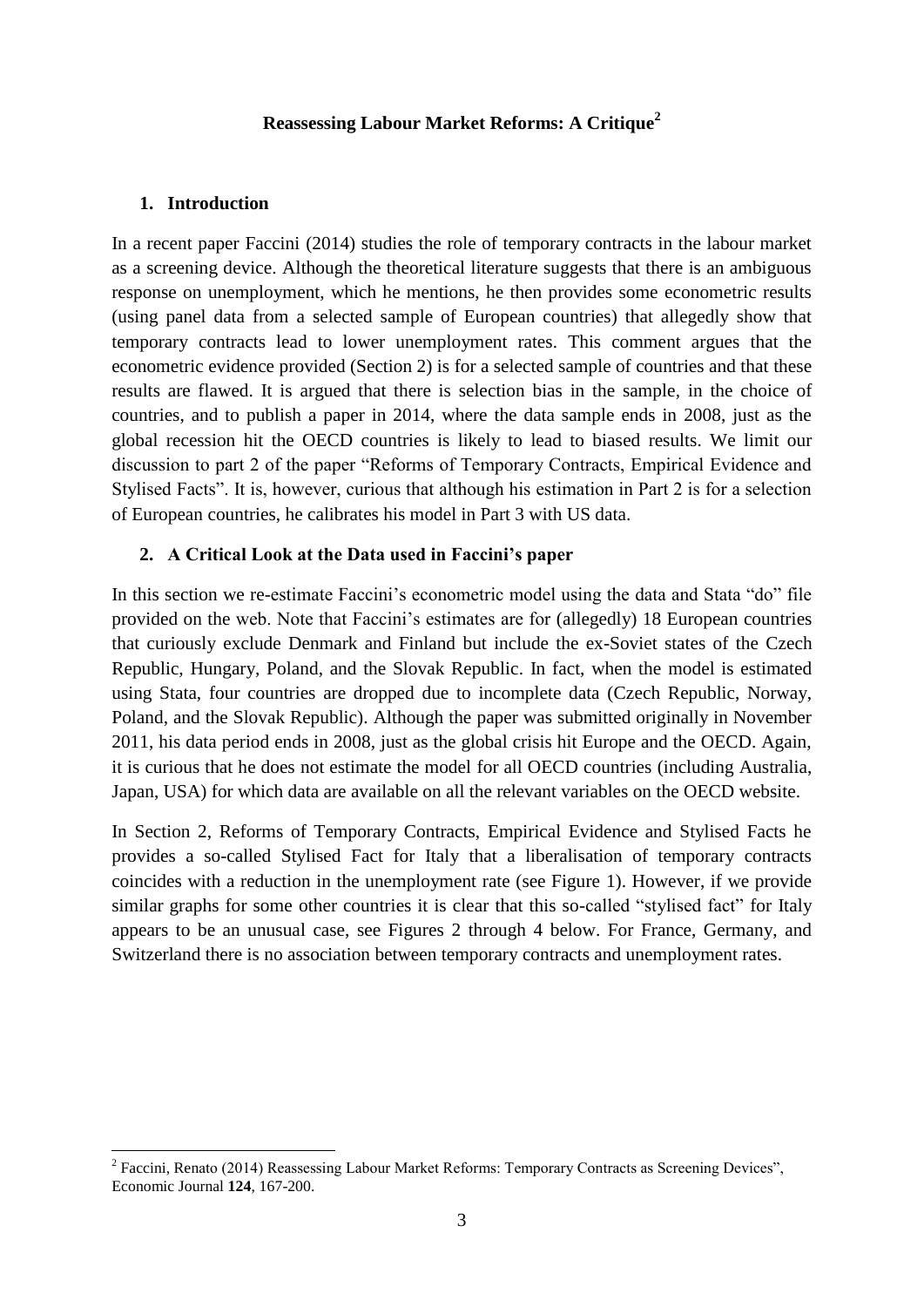

Figure 1: Italy: Unemployment Rate and Employment Protection Legislation

Source: Faccini (2014)





*Source*: Faccini (2014)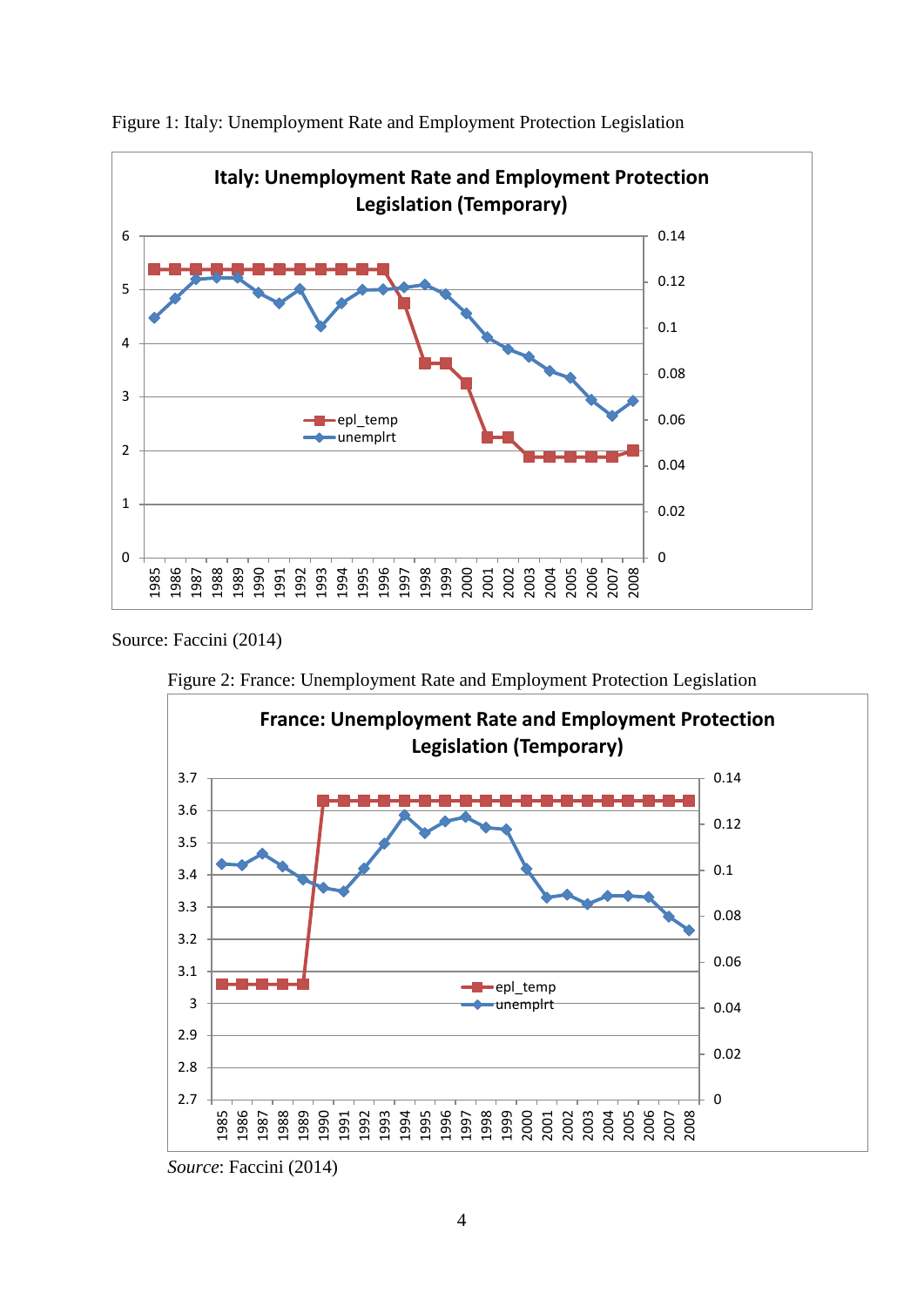

Figure 3: Germany: Unemployment Rate and Employment Protection Legislation

*Source*: Faccini (2014)





*Source*: Faccini (2014)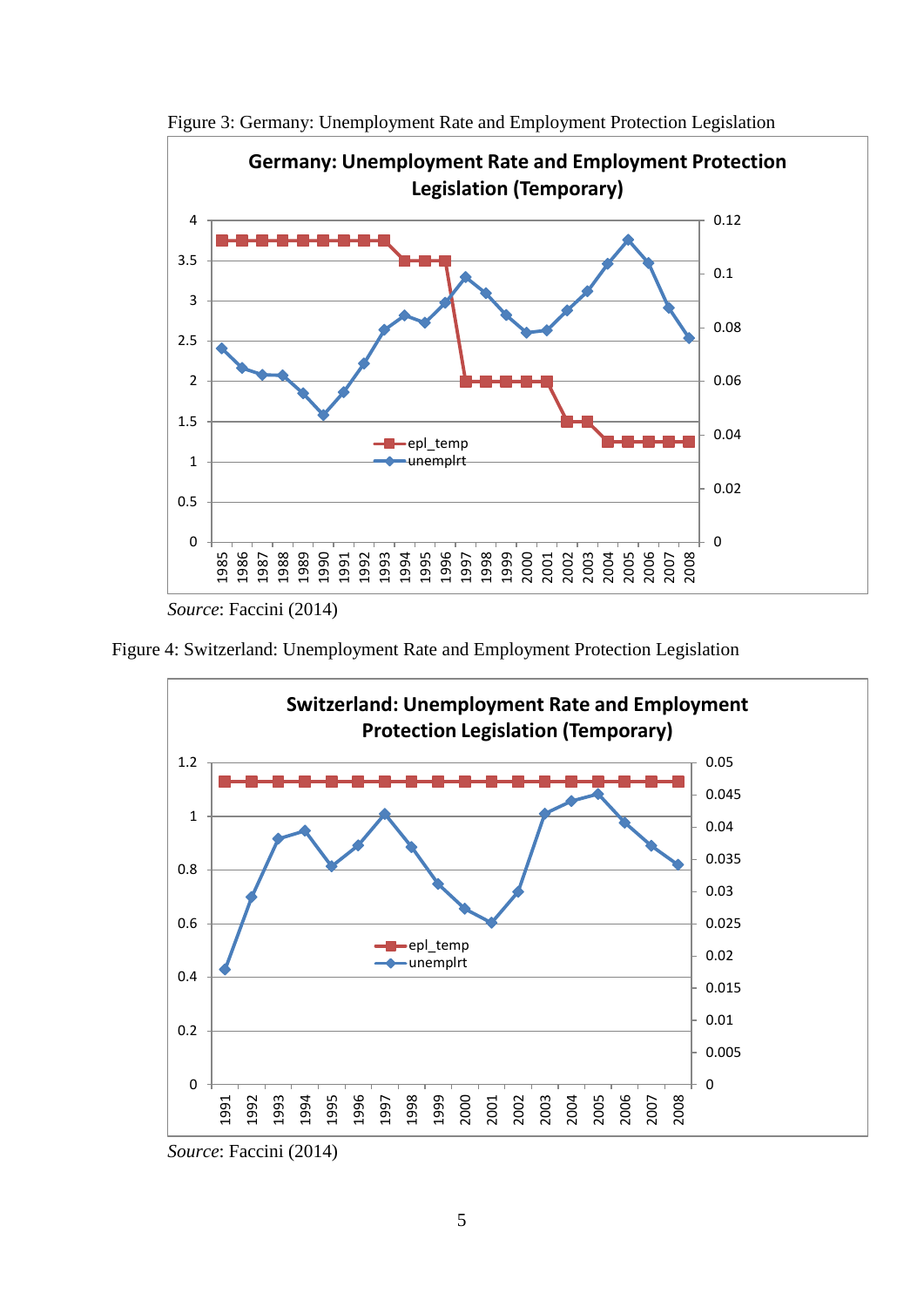Before we provide a critical analysis of the econometric results, let us look at the data used in Faccini's paper.

Firstly, the main point of the paper is to study the impact of changes in Employment Protection Legislation for Temporary (EPL\_Temp) and Regular contracts (EPL\_Reg). In fact, there were very few changes that took place in EPL, see Table 1 below. For 6 countries (one third of the countries) there was no change in the EPL\_Reg, and for 2 countries there was no change in the EPL\_Temp. Given the data set is a panel, there were negative changes (less employment protection) only for 3.6 % of the sample for EPL\_Reg and only 6.2 % of the sample for EPL Temp. For positive changes (increases in EPL Reg) there were only 2.1 % cases and 2.6 % for EPL\_Temp. In other words, for the sample *most of the time there was no change in the EPL variables*. To put it more bluntly, for only 5.7 % of the sample there were changes in EPL\_Reg and for only 8.8 % of the sample there were changes in the EPL\_Temp. In effect the results are being driven by a very small percentage of the sample.

|                                      | Emp_Reg           | Emp_Temp       | <b>Max Poss</b> |
|--------------------------------------|-------------------|----------------|-----------------|
|                                      | <b>Changes</b>    | <b>Changes</b> | <b>Changes</b>  |
| <b>Negative Changes</b>              | 14                | 24             | 388             |
| $\frac{0}{0}$                        | 3.6               | 6.2            |                 |
| <b>Positive Changes</b>              | 8                 | 10             | 388             |
| $\frac{6}{10}$                       | 2.1               | 2.6            |                 |
|                                      |                   |                |                 |
|                                      |                   |                |                 |
| <b>No. of Countries no Change</b>    | 6                 | $\overline{2}$ | 18              |
|                                      | Hungary, Ireland, |                |                 |
|                                      | Italy, Norway,    |                |                 |
|                                      | Poland,           | Austria &      |                 |
|                                      | Switzerland       | Switzerland    |                 |
| <b>Countries with Negative</b>       |                   |                |                 |
| <b>Changes</b>                       | 9                 | 8              | 18              |
| $\frac{0}{0}$                        | 50                | 44.4           |                 |
| <b>Countries with Positive</b>       |                   |                |                 |
| <b>Changes</b>                       | 6                 | 8              | 18              |
| $\frac{0}{0}$                        | 33.3              | 44.4           |                 |
| <b>Countries with Positive &amp;</b> |                   |                |                 |
| <b>Negative Changes</b>              | 3                 | $\overline{4}$ | 18              |
| $\frac{1}{2}$                        | 16.7              | 22.2           |                 |

**Table 1: Changes in Employment Protection Legislation**

*Source*: Faccini data

#### **3. Tests of Robustness**

In this section, we subject the data used by Faccini in his econometric estimation to tests of robustness and to a critique of the estimates provided in Tables 1 and 2 of his paper. We first re-estimated the Faccini model using his data set and his Stata "do" file. First we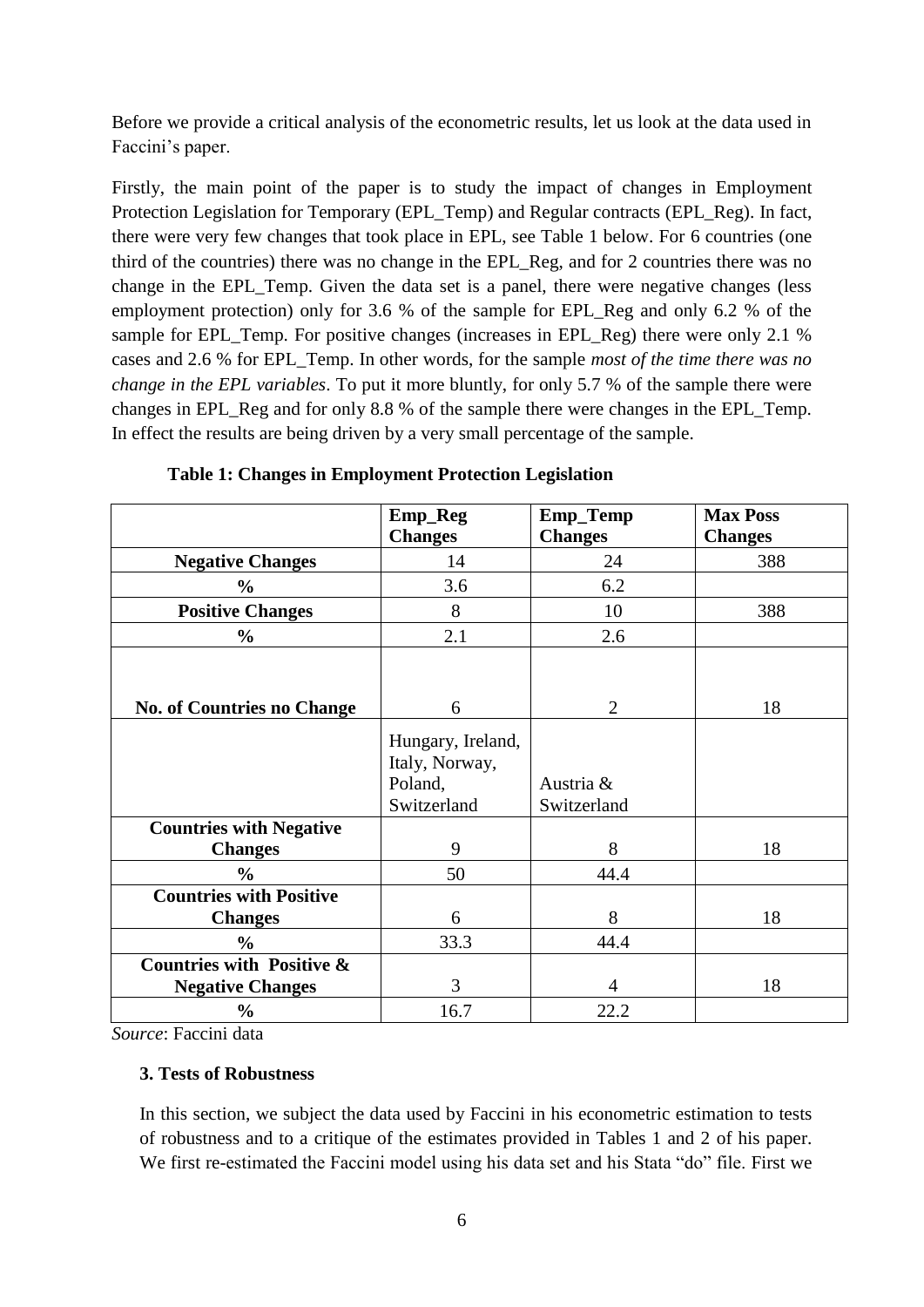look at the results in Table 1 using fixed effects, and subsequently we look at Table 2 results using one-step DGMM methods.

In Table 1 he provides estimates of a fixed effects model using instrumental variables (including Country dummies in Column 1 and Country and Time dummies in Column  $2^3$ . The model is based on Nickell et al. (2005) that includes as independent variables Labour Demand Shocks (see his footnote 6), TFP shocks, EPL temporary contracts, EPL Regular contracts, Union density, Benefit Replacement Ratio, Benefit duration, Centralisation and Coordination, and a lagged dependent variable<sup>4</sup>. The only variables that are significant in Faccini's Table 1 are the lagged dependent variable (almost unity and very significant), EPL\_Temp, EPL\_Reg, and Labour Demand Shocks (the latter variable is very significant).

Our re-estimation of Table 1 from the paper is shown in Table below. The results are similar to Faccini and this gave us some confidence that we had made no errors.

<u>.</u>

 $3$  Of course, a fixed effects estimate automatically introduces country dummies. The model is estimated using Stata's ivreg2 command.

 $4$  Note all institutional variables are standardised by their standard deviations, following Nickell et al. (2005).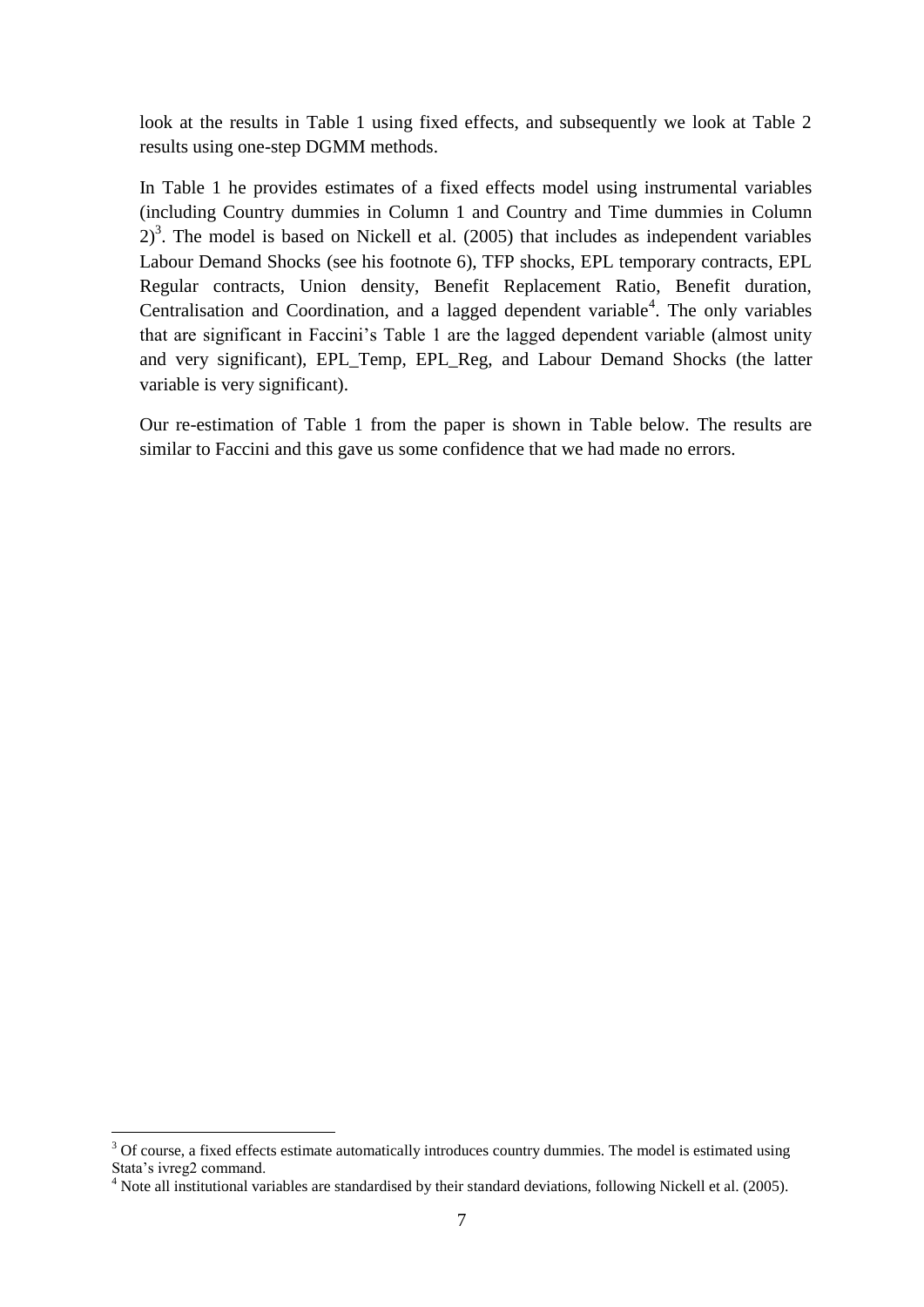| <b>Independent Variables</b>                                                                    | Dependent variable: u <sub>it</sub> |                |  |
|-------------------------------------------------------------------------------------------------|-------------------------------------|----------------|--|
|                                                                                                 | $\mathbf{1}$                        | $\overline{2}$ |  |
| $u_{it-1}$                                                                                      | $0.871***$                          | $0.869***$     |  |
|                                                                                                 | (0.0363)                            | (0.0313)       |  |
| EPL temporary contracts <sub>it</sub>                                                           | $0.421***$                          | $0.264*$       |  |
|                                                                                                 | (0.128)                             | (0.142)        |  |
| EPL regular contracts <sub>it</sub>                                                             | $0.907*$                            | $0.783**$      |  |
|                                                                                                 | (0.512)                             | (0.372)        |  |
| Benefit replacement ratio <sub>it</sub>                                                         | 0.0792                              | 0.194          |  |
|                                                                                                 | (0.163)                             | (0.160)        |  |
| Benefit duration <sub>it</sub>                                                                  | $-0.186$                            | $-0.249*$      |  |
|                                                                                                 | (0.115)                             | (0.137)        |  |
| Centralisation <sub>it</sub>                                                                    | $0.369**$                           | $0.249*$       |  |
|                                                                                                 | (0.163)                             | (0.138)        |  |
| $Co-ordinate$                                                                                   | $-0.117$                            | $-0.197$       |  |
|                                                                                                 | (0.225)                             | (0.184)        |  |
| Union densityit                                                                                 | 0.383                               | $-0.0742$      |  |
|                                                                                                 | (0.293)                             | (0.260)        |  |
| Labour demand shocksit                                                                          | $-0.363***$                         | $-0.283***$    |  |
|                                                                                                 | (0.0698)                            | (0.0556)       |  |
| TFP shocks $_{it}$                                                                              | $-0.00645$                          | $-0.0208$      |  |
|                                                                                                 | (0.0187)                            | (0.0150)       |  |
| Time dummies                                                                                    | N <sub>o</sub>                      | Yes            |  |
| Country dummies                                                                                 | Yes                                 | Yes            |  |
| Observations                                                                                    | 241                                 | 241            |  |
| Notes: *, ** and *** denote statistical significance at the 10%, 5% and 1% levels respectively. |                                     |                |  |

**Table 2: Unemployment Regressions Fixed Effects estimation: Replication**

Standard errors are reported in parentheses. The models use generalised least squares, correcting for heteroscedascity and serial correlation of unknown form and are the same as columns 1 and 2 of table 1 from Faccini's results. No changes were made to the code.

Note that in Table 1 of the paper, Faccini reports the Hausman test (columns 1 and 2) but this is not reported in our re-estimation in Table 2**.** We assume that Faccini is comparing a fixed effects model with a random effects model and finds the fixed effects model to be superior.

Note that once we have a dynamic equation (with a lagged dependent variable included), fixed effects estimates have certain shortcomings. This is because of asymptotic endogeneity bias caused by the lagged dependent variable (Nickell, 1981). This impact reduces as number of time points increases or the coefficient of the lagged term reduces. Faccini includes 14 countries (note that in the estimation four countries are dropped due to a lack of observations) and 24 years and a coefficient of close to 0.9 for the lagged coefficient. This means that the results for Table 1 in his paper are likely biased.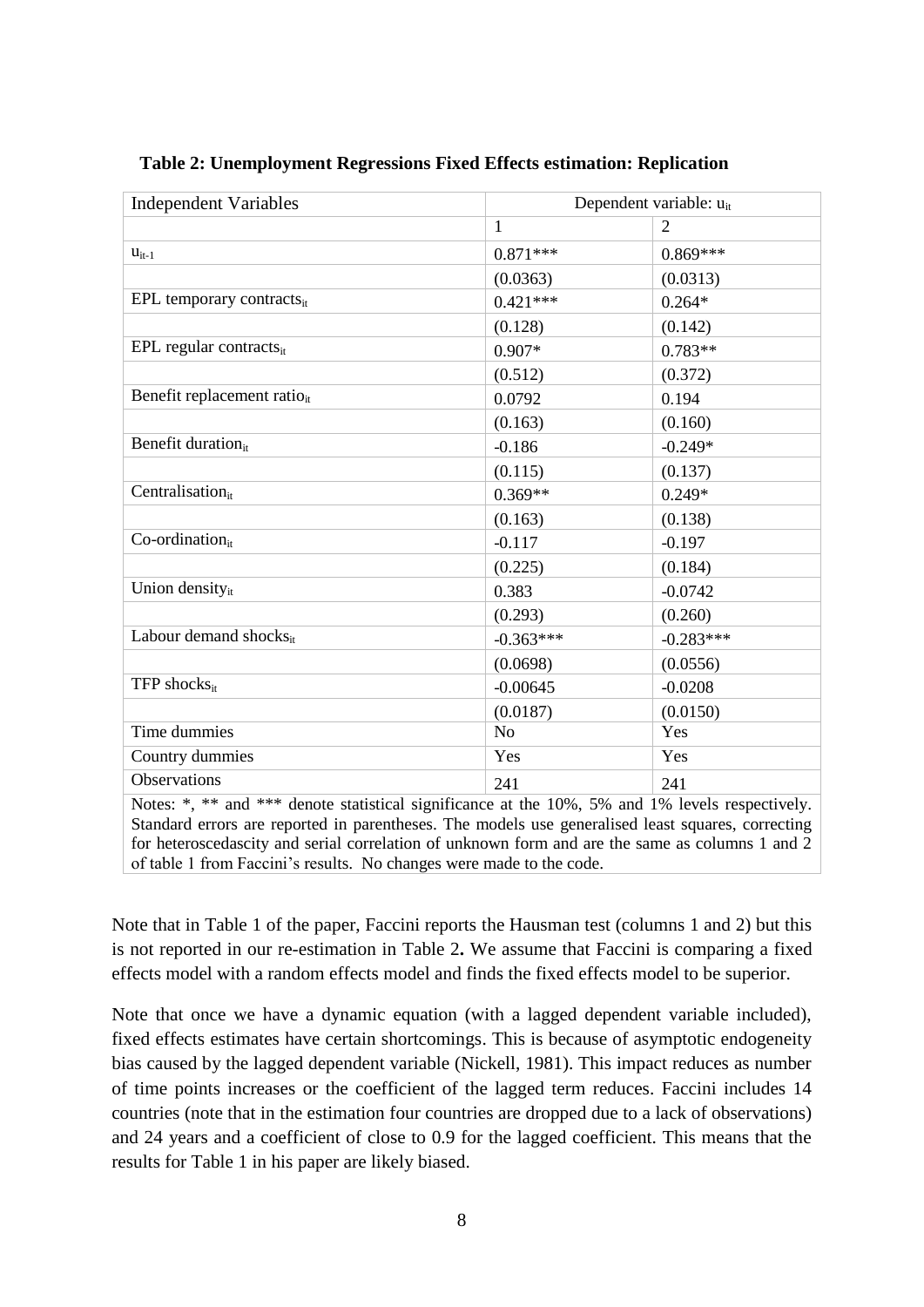We then re-estimated the model excluding the ex-Soviet country Hungary (as other ex-Soviet countries were already excluded due to lack of data) and found that the EPL\_Temp was no longer significant when country and time dummies were included and marginally significant at ten percent when only country dummies were included, see Table 3 below for Fixed Effects estimation respectively. It is also worth noting that except for the lagged dependent variable and labour demand shocks that are significant at the one percent level and EPL\_regular contracts significant at five percent level, all other variables are not statistically significant (column 2 of Table 3).

|        | Table 3: Unemployment Regressions Fixed Effects estimation: Excluding Hungary from |
|--------|------------------------------------------------------------------------------------|
| sample |                                                                                    |
|        |                                                                                    |

| <b>Independent Variables</b>            | Dependent variable: u <sub>it</sub> |                |
|-----------------------------------------|-------------------------------------|----------------|
|                                         | $\mathbf{1}$                        | $\overline{2}$ |
| $u_{it-1}$                              | $0.861***$                          | $0.869***$     |
|                                         | (0.0375)                            | (0.0317)       |
| EPL temporary contracts $_{it}$         | $0.274*$                            | 0.242          |
|                                         | (0.143)                             | (0.149)        |
| $EPL$ regular contracts <sub>it</sub>   | $0.923*$                            | $0.833**$      |
|                                         | (0.500)                             | (0.363)        |
| Benefit replacement ratio <sub>it</sub> | 0.0448                              | 0.191          |
|                                         | (0.167)                             | (0.161)        |
| Benefit duration <sub>it</sub>          | $-0.151$                            | $-0.240*$      |
|                                         | (0.115)                             | (0.138)        |
| Centralisation <sub>it</sub>            | $0.310**$                           | 0.219          |
|                                         | (0.158)                             | (0.137)        |
| Co-ordination <sub>it</sub>             | $-0.102$                            | $-0.175$       |
|                                         | (0.216)                             | (0.181)        |
| Union density <sub>it</sub>             | $1.118***$                          | 0.455          |
|                                         | (0.424)                             | (0.502)        |
| Labour demand shocksit                  | $0.375***$                          | $-0.292***$    |
|                                         | (0.0723)                            | (0.0591)       |
| TFP shocks <sub>it</sub>                | $-0.0128$                           | $-0.0248$      |
|                                         | (0.0200)                            | (0.0174)       |
| Time dummies                            | N <sub>o</sub>                      | Yes            |
| Country dummies                         | Yes                                 | Yes            |
| Observations                            | 227                                 | 227            |

Notes: \*, \*\* and \*\*\* denote statistical significance at the 10%, 5% and 1% levels respectively. Standard errors are reported in parentheses. The models use generalised least squares, correcting for heteroscedascity and serial correlation of unknown form and are the same as columns 1 and 2 of table 1 from Faccini's results. The only change made to the code was dropping ex-Soviet countries.

Given the impact of removing Hungary from the sample it would be worthwhile to see if dropping other countries (with replacement) would have a similar effect. We then re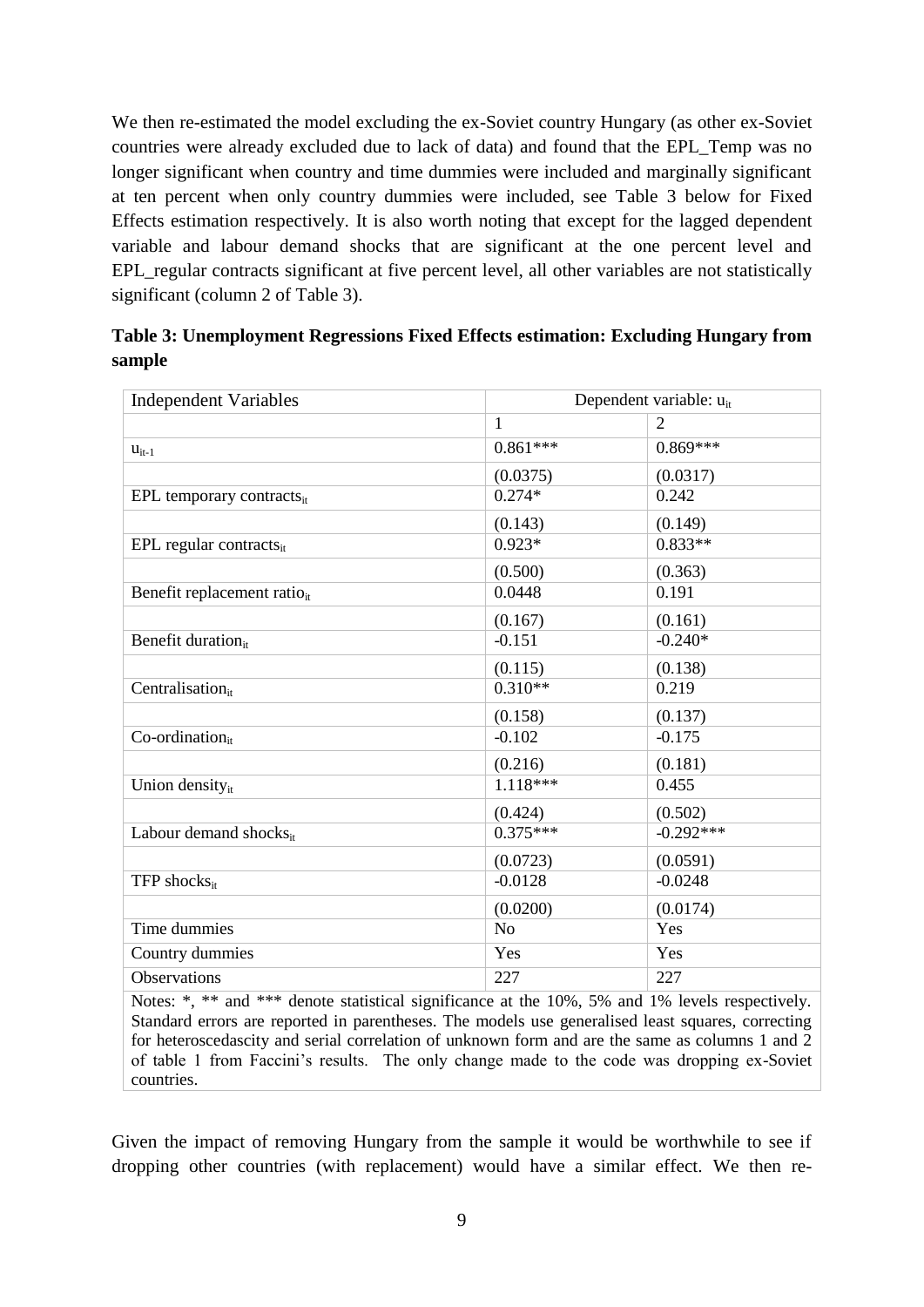estimated this fixed effects model (excluding Hungary) by the process of eliminating one country at a time (and replacing it). This shows that the results of Table 1 are also very sensitive to this exclusion. In particular, when we dropped Spain from the sample, we found that EPL\_regular contracts changes sign from being positive in Table 1 of Faccini to becoming negative although not significant, see Table 4 below. Here we see that the EPL\_temporary contracts variable is no longer significant, in other words, employment strong protection of temporary contracts does not increase unemployment! Centralisation becomes significant suggesting that a more centralised an economy the higher the unemployment rate.

| <b>Independent Variables</b>            |                | Dependent variable: u <sub>it</sub> |  |
|-----------------------------------------|----------------|-------------------------------------|--|
|                                         | $\mathbf{1}$   | $\overline{2}$                      |  |
| $u_{it-1}$                              | $0.826***$     | $0.852***$                          |  |
|                                         | (0.0287)       | (0.0273)                            |  |
| EPL temporary contracts $_{it}$         | 0.179          | 0.201                               |  |
|                                         | (0.142)        | (0.136)                             |  |
| $EPL$ regular contracts <sub>it</sub>   | $-0.566*$      | $-0.254$                            |  |
|                                         | (0.340)        | (0.277)                             |  |
| Benefit replacement ratio <sub>it</sub> | 0.0244         | 0.151                               |  |
|                                         | (0.172)        | (0.156)                             |  |
| Benefit duration <sub>it</sub>          | $-0.105$       | $-0.180$                            |  |
|                                         | (0.119)        | (0.129)                             |  |
| Centralisation <sub>it</sub>            | $0.368**$      | $0.318**$                           |  |
|                                         | (0.155)        | (0.130)                             |  |
| $Co-ordinate$                           | $-0.217$       | $-0.227$                            |  |
|                                         | (0.200)        | (0.172)                             |  |
| Union density <sub>it</sub>             | 1.199***       | 0.546                               |  |
|                                         | (0.407)        | (0.493)                             |  |
| Labour demand shocksit                  | $-0.356***$    | $-0.271***$                         |  |
|                                         | (0.0712)       | (0.0557)                            |  |
| TFP shocks <sub>it</sub>                | $-0.00693$     | $-0.0119$                           |  |
|                                         | (0.0188)       | (0.0174)                            |  |
| Time dummies                            | N <sub>o</sub> | Yes                                 |  |
| Country dummies                         | Yes            | Yes                                 |  |
| Observations                            | 208            | 208                                 |  |

#### **Table 4: Unemployment Regressions Fixed Effects Estimation: Excluding Spain (and Hungary) from sample**

Notes: \*, \*\* and \*\*\* denote statistical significance at the 10%, 5% and 1% levels respectively. Standard errors are reported in parentheses. The models use generalised least squares, correcting for heteroscedascity and serial correlation of unknown form and are the same as columns 1 and 2 of table 1 from Faccini's results. The only change made to the code was dropping Spain from the sample.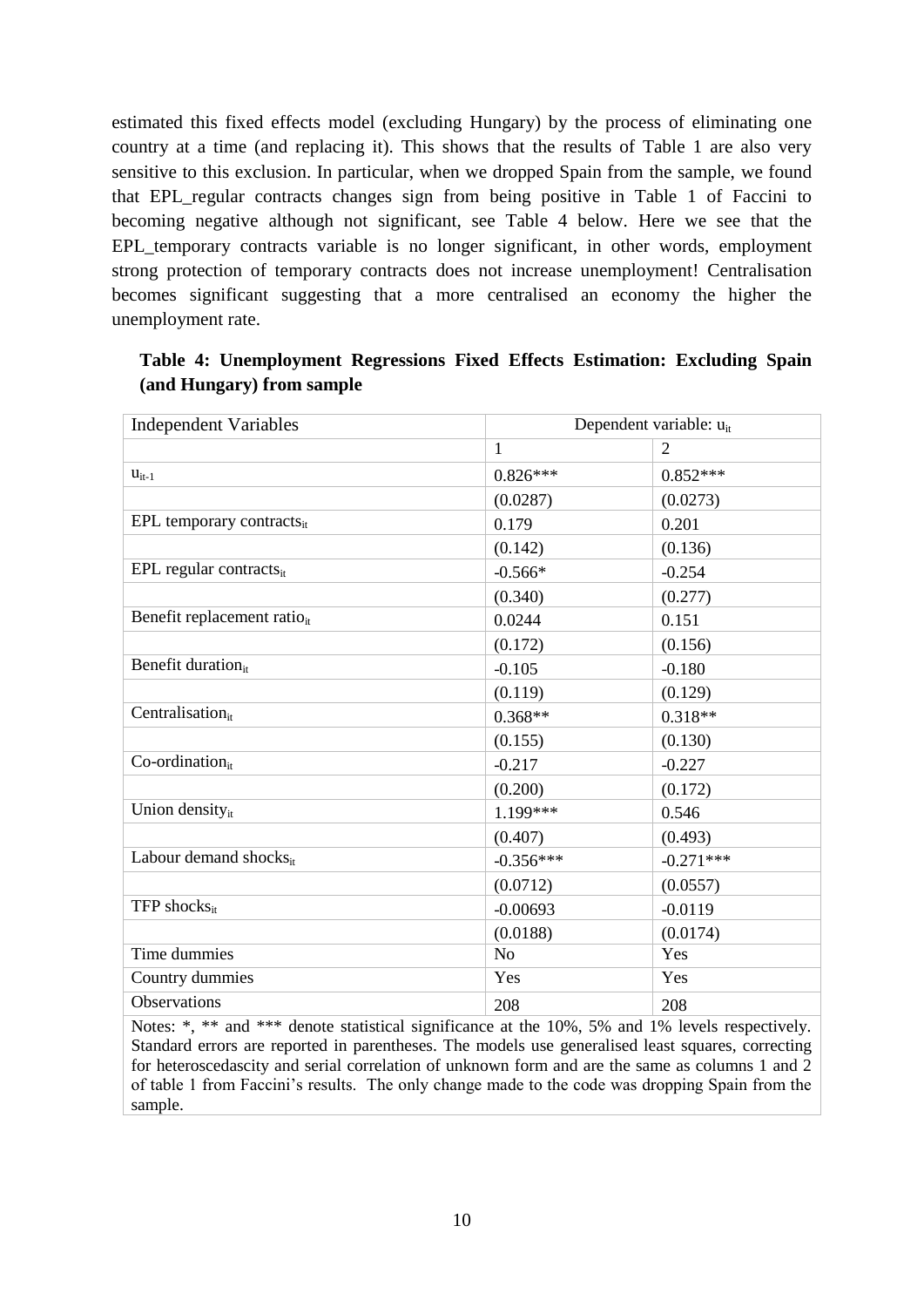Finally in re-estimating the fixed effects model we dropped the variable "Labour Demand Shocks" which was defined as "the residuals from country specific equations, each being a regression of employment on lags of employment, real wages and output" (footnote 2, p. 174). It is surprising that anyone would include this variable as it would by definition affect unemployment (assuming that the changes in participation rates are small). Of course, if employment falls we would expect to find unemployment increasing!

These results (excluding labour demand shocks) are very interesting, see Table 5 below. The only variable in the fixed effects estimation that is statistically significant is the lagged dependent variable. In other words, the model implodes: none of the other variables is significant at the 5% level. It is also worth noting that the sample size without this variable increases from 241 to 293. Obviously, there were many missing values for this variable.

| <b>Independent Variables</b>            |                | Dependent variable: u <sub>it</sub> |  |
|-----------------------------------------|----------------|-------------------------------------|--|
|                                         | $\mathbf{1}$   | $\overline{2}$                      |  |
| $u_{it-1}$                              | $0.886***$     | $0.901***$                          |  |
|                                         | (0.0245)       | (0.0260)                            |  |
| EPL temporary contracts $_{it}$         | 0.199          | 0.176                               |  |
|                                         | (0.139)        | (0.142)                             |  |
| $EPL$ regular contracts <sub>it</sub>   | 0.267          | 0.329                               |  |
|                                         | (0.434)        | (0.308)                             |  |
| Benefit replacement ratio <sub>it</sub> | $-0.00852$     | 0.0971                              |  |
|                                         | (0.172)        | (0.157)                             |  |
| Benefit duration <sub>it</sub>          | $-0.0263$      | $-0.234*$                           |  |
|                                         | (0.113)        | (0.135)                             |  |
| Centralisationit                        | 0.201          | 0.166                               |  |
|                                         | (0.161)        | (0.119)                             |  |
| $Co-ordinate$                           | $-0.25$        | $-0.312$                            |  |
|                                         | (0.261)        | (0.192)                             |  |
| Union density <sub>it</sub>             | 0.223          | $-0.266$                            |  |
|                                         | (0.250)        | (0.254)                             |  |
| TFP shocks $_{it}$                      | 0.00486        | $-0.0249$                           |  |
|                                         | (0.0187)       | (0.0159)                            |  |
| Time dummies                            | N <sub>o</sub> | Yes                                 |  |
| Country dummies                         | Yes            | Yes                                 |  |
| Observations                            | 293            | 293                                 |  |

# **Table 5: Unemployment Regressions Fixed Effects Estimation: Excluding labour demand shocks**

Notes: \*, \*\* and \*\*\* denote statistical significance at the 10%, 5% and 1% levels respectively. Standard errors are reported in parentheses. The models use generalised least squares, correcting for heteroscedascity and serial correlation of unknown form and are the same as columns 1 and 2 of table 1 from Faccini's results. The only change made to the code was excluding labour demand shocks variable.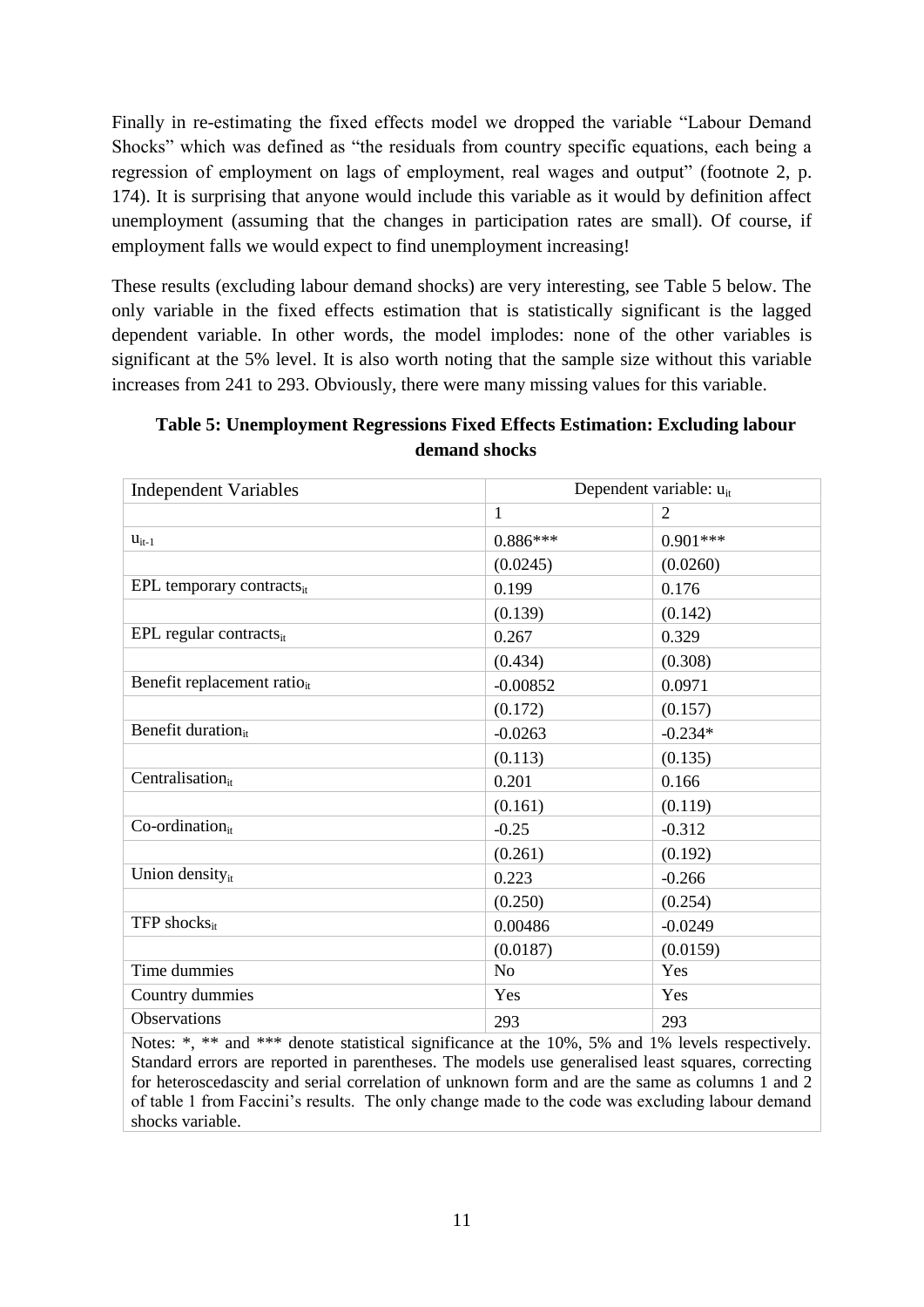In the next stage of our tests of robustness we re-estimated Faccini's Table 2 using the Arellano\_Bond one-step DGMM estimation method and these results are presented in Table 6. Unlike Faccini, we have used robust standard errors (as they are more appropriate) and also included a Sargan and a Hansen test for the validity of instruments. Note that we have used his Stata code for the instrument set. Although he provides results with two alternative instrument sets, we found the results were very similar with either set. As such all the results provided below are using his instrument set 1. This set comprises of all lags of dependent variables and the second lag of all other independent variables.

If we compare our results with Faccini's Table 2 we note that EPL\_temporary contracts is not statistically significant if we include time dummies, while EPL\_regular contracts is significant. Also note that the variable benefit duration is negative and significant. Table 6 below we find that in all the equations in Table 2 the Hansen test for instrument validity results in a nonsensical value of one. The Sargan test tends to reject the null with values of 0 for all models implying that overidentifying restrictions of the instruments are not valid. Faccini is obviously aware of the problems as he states "given that the cross-section is small, a fixed effects estimation is preferable to GMM as the estimates of the coefficients might be quite sensitive to the instruments" (p. 174) but nonetheless provides GMM results without quoting the Sargan or Hansen instrument validity tests. These results are clearly meaningless and should therefore be ignored.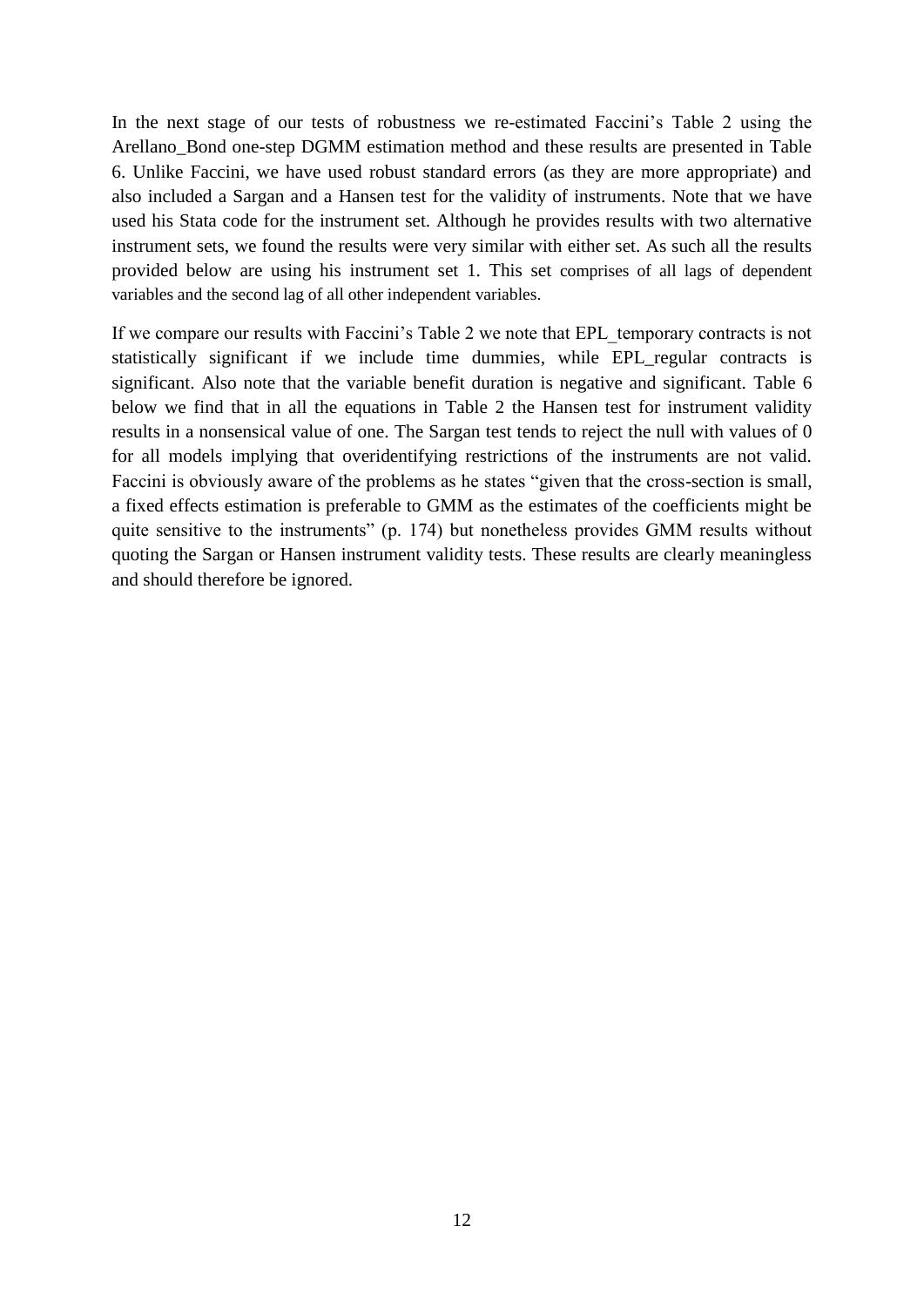| <b>Independent Variables</b>                                                                    | Dependent variable: $\Delta u_{it}$ |                  |  |
|-------------------------------------------------------------------------------------------------|-------------------------------------|------------------|--|
|                                                                                                 | $\mathbf{1}$                        | $\overline{2}$   |  |
| $\Delta u_{it-1}$                                                                               | $0.871***$                          | $0.869***$       |  |
|                                                                                                 | (0.0204)                            | (0.0177)         |  |
| $\Delta EPL$ temporary contracts <sub>it</sub>                                                  | $0.421***$                          | 0.264            |  |
|                                                                                                 | (0.107)                             | (0.214)          |  |
| $\overline{\Delta EPL}$ regular contracts <sub>it</sub>                                         | $0.907**$                           | $0.783***$       |  |
|                                                                                                 | (0.422)                             | (0.293)          |  |
| $\Delta$ Benefit replacement ratio <sub>it</sub>                                                | 0.0792                              | 0.194            |  |
|                                                                                                 | (0.151)                             | (0.158)          |  |
| $\overline{\Delta}$ Benefit duration <sub>it</sub>                                              | $-0.186**$                          | $-0.249***$      |  |
|                                                                                                 | (0.0763)                            | (0.0790)         |  |
| $\Delta$ Centralisation <sub>it</sub>                                                           | $0.369*$                            | 0.249            |  |
|                                                                                                 | (0.206)                             | (0.174)          |  |
| $\Delta$ Co-ordination <sub>it</sub>                                                            | $-0.117$                            | $-0.197$         |  |
|                                                                                                 | (0.293)                             | (0.227)          |  |
| $\Delta$ Union density <sub>it</sub>                                                            | 0.383                               | $-0.0742$        |  |
|                                                                                                 | (0.402)                             | (0.317)          |  |
| $\Delta$ Labour demand shocks <sub>it</sub>                                                     | $-0.363***$                         | $-0.283***$      |  |
|                                                                                                 | (0.0830)                            | (0.0532)         |  |
| $\triangle TFP$ shocks <sub>it</sub>                                                            | $-0.00645$                          | $-0.0208$        |  |
|                                                                                                 | (0.0140)                            | (0.0177)         |  |
| Time dummies                                                                                    | N <sub>o</sub>                      | Yes              |  |
| Country dummies                                                                                 | Yes                                 | Yes              |  |
| <b>Observations</b>                                                                             | 227                                 | 227              |  |
| Instruments                                                                                     | 227                                 | 227              |  |
| AR1 test                                                                                        | 0.005                               | 0.010            |  |
| AR2 test                                                                                        | 0.070                               | 0.549            |  |
| Sargan Test                                                                                     | $\boldsymbol{0}$                    | $\boldsymbol{0}$ |  |
| <b>Hansen Test</b>                                                                              | $\mathbf{1}$                        | 1                |  |
| Notes: *, ** and *** denote statistical significance at the 10%, 5% and 1% levels respectively. |                                     |                  |  |

#### **Table 6: Unemployment Regressions Arellano-Bond Estimation: Replication**

Robust standard errors are reported in parentheses. The models use DGMM and are representative of the results from table 2 of Faccini's results.

In our replications, a Sargan test tends to reject the null with values of 0 for all models implying that overidentifying restrictions of the instruments are not valid. Conversely Hansen test provides overwhelming evidence that instruments are valid with a value of 1 by failing to reject the null. This value of 1 is very suspicious and this is related to the potentially excessive number of instruments used in the model. Note, that Faccini does not quote the number of observations and instruments used in his paper. As Roodman (2009) shows that this method, xtabond2 is very sensitive to the number of instruments and that any research should provide this information. In all these estimations the number of instruments is very large and in all cases equals the number of observations, except in Table 9 below when the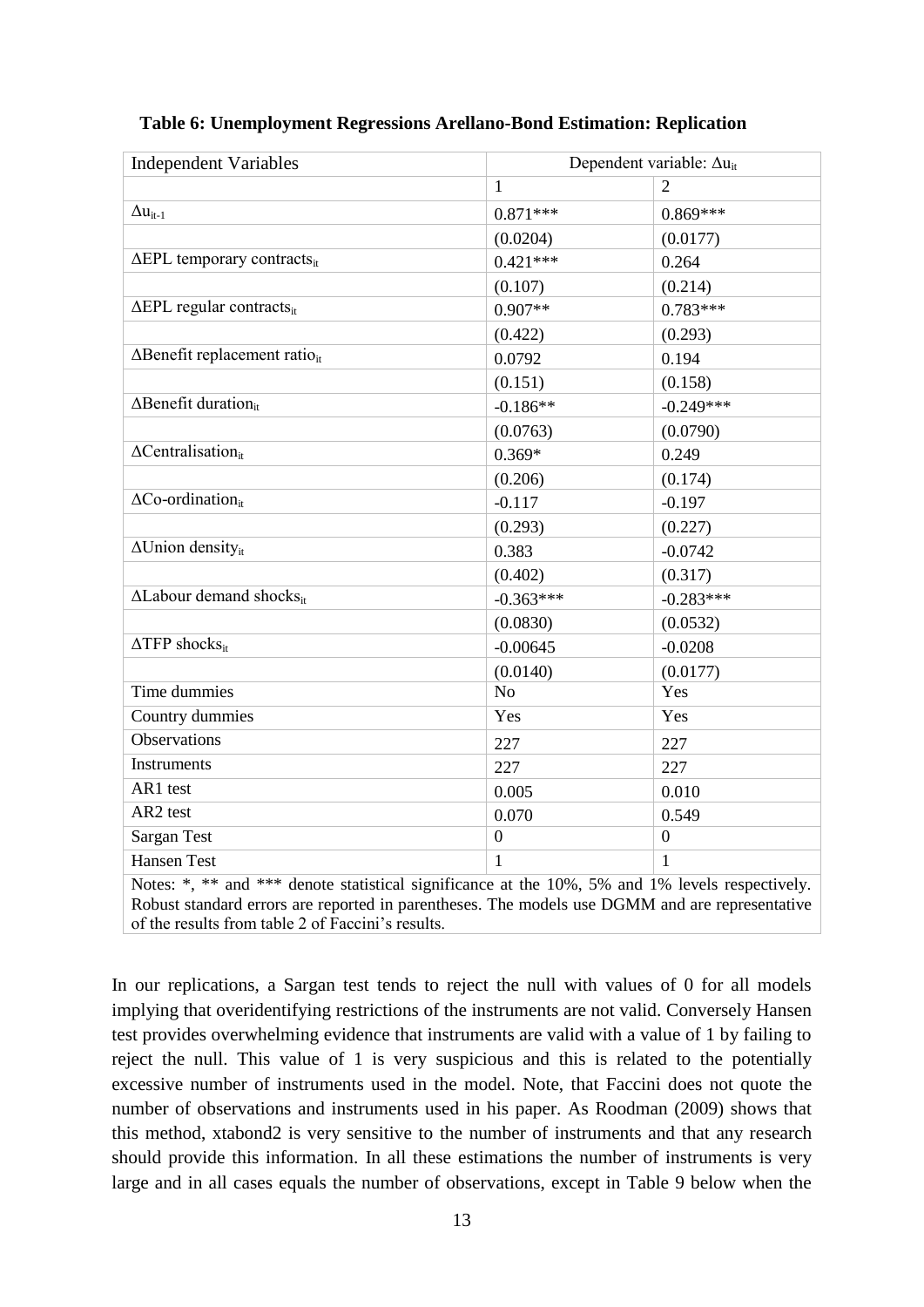number of instruments is slightly less than the number of observations. Given the large number of instruments it is not surprising that the instrument validity tests give nonsensical results.

In Table 7 we present results using the Arellano-Bond method of estimation (excluding Hungary) and the results are similar to Table 6. Again there are problems with the instrument validity test, the number of instruments is equal to the number of observations!

Excluding Spain from the sample gives results (Table 8) which are very similar to the earlier ones in Tables 6 and 7. One difference is that EPL\_regular contracts is no longer significant but has changed sign and become negative.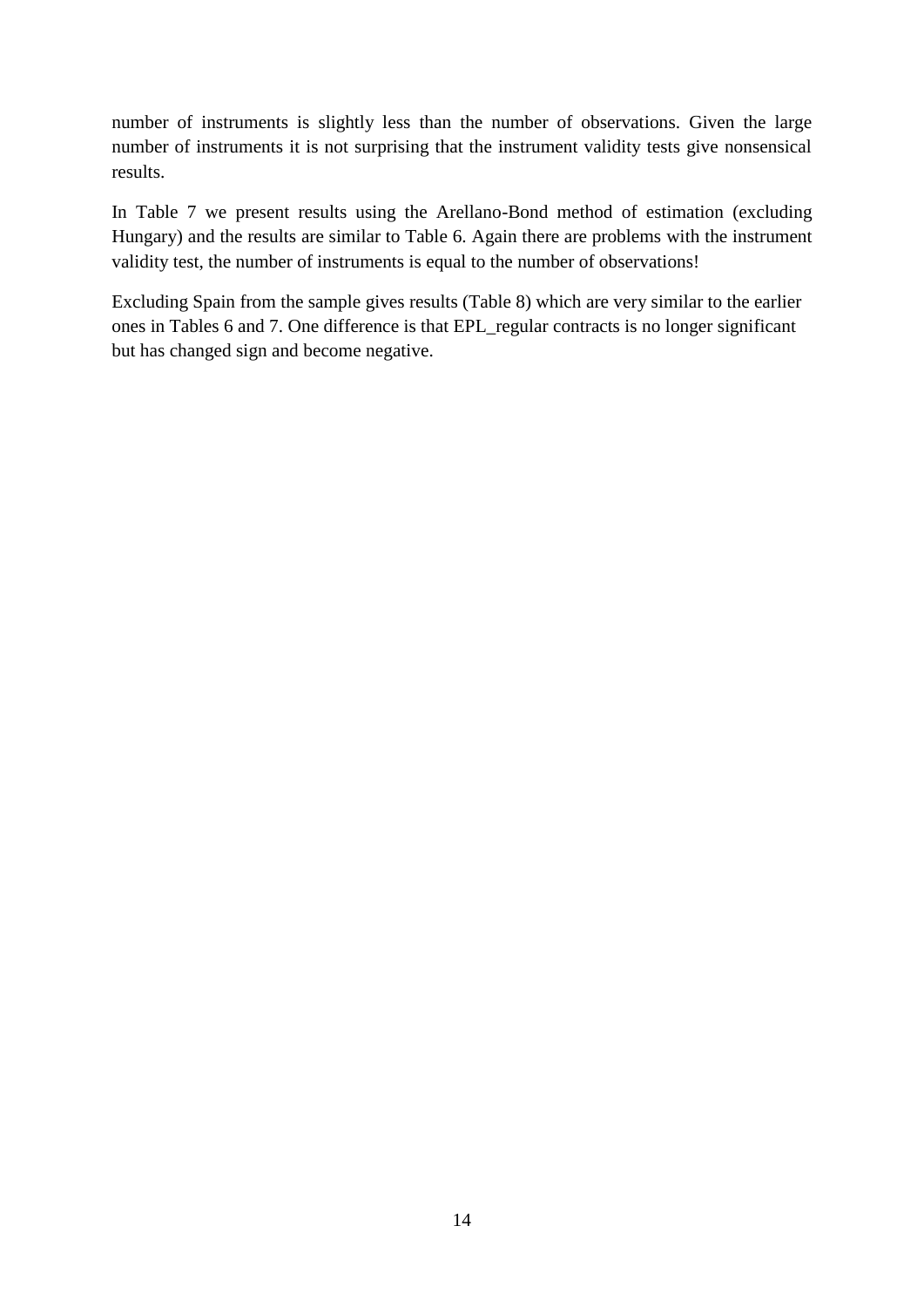| $\mathbf{1}$<br>$\Delta u_{it-1}$                | $0.861***$  | $\overline{2}$   |
|--------------------------------------------------|-------------|------------------|
|                                                  |             |                  |
|                                                  |             | $0.869***$       |
|                                                  | (0.0238)    | (0.0206)         |
| $\Delta EPL$ temporary contracts <sub>it</sub>   | $0.274**$   | 0.242            |
|                                                  | (0.117)     | (0.233)          |
| $\Delta EPL$ regular contracts <sub>it</sub>     | $0.923**$   | $0.833***$       |
|                                                  | (0.438)     | (0.315)          |
| $\Delta$ Benefit replacement ratio <sub>it</sub> | 0.0448      | 0.191            |
|                                                  | (0.172)     | (0.170)          |
| $\Delta$ Benefit duration <sub>it</sub>          | $-0.151**$  | $-0.240***$      |
|                                                  | (0.0699)    | (0.0837)         |
| $\Delta$ Centralisation <sub>it</sub>            | 0.310       | 0.219            |
|                                                  | (0.200)     | (0.177)          |
| $\Delta$ Co-ordination <sub>it</sub>             | $-0.102$    | $-0.175$         |
|                                                  | (0.280)     | (0.224)          |
| $\overline{\Delta$ Union density <sub>it</sub>   | $1.118***$  | 0.455            |
|                                                  | (0.386)     | (0.545)          |
| $\Delta$ Labour demand shocks <sub>it</sub>      | $-0.375***$ | $-0.292***$      |
|                                                  | (0.0861)    | (0.0588)         |
| $\triangle TFP$ shocks <sub>it</sub>             | $-0.0128$   | $-0.0248$        |
|                                                  | (0.0151)    | (0.0222)         |
| Time dummies<br>N <sub>o</sub>                   |             | Yes              |
| Country dummies<br>Yes                           |             | Yes              |
| <b>Observations</b><br>214                       |             | 214              |
| Instruments<br>214                               |             | 214              |
| AR1 test                                         | 0.008       | 0.011            |
| AR2 test                                         | 0.120       | 0.648            |
| <b>Sargan Test</b><br>$\boldsymbol{0}$           |             | $\boldsymbol{0}$ |
| <b>Hansen Test</b><br>$\mathbf{1}$               |             | $\mathbf{1}$     |

# **Table 7: Unemployment Regressions Arellano-Bond Estimation: Excluding Hungary from the sample**

Notes: \*, \*\* and \*\*\* denote statistical significance at the 10%, 5% and 1% levels respectively. Robust standard errors are reported in parentheses. The models use DGMM and are representative of the results from table 2 of Faccini's results. Both models use instruments comprising of all lags of dependent variables and the second lag of all other independent variables.

# **Table 8: Unemployment Regressions Arellano-Bond Estimation: Excluding Spain from the sample**

| Independent Variables | Dependent variable: $\Delta u_{it}$ |            |
|-----------------------|-------------------------------------|------------|
|                       |                                     |            |
| $\Delta u_{it-1}$     | $0.843***$                          | $0.859***$ |
|                       | (0.0144)                            | (0.0228)   |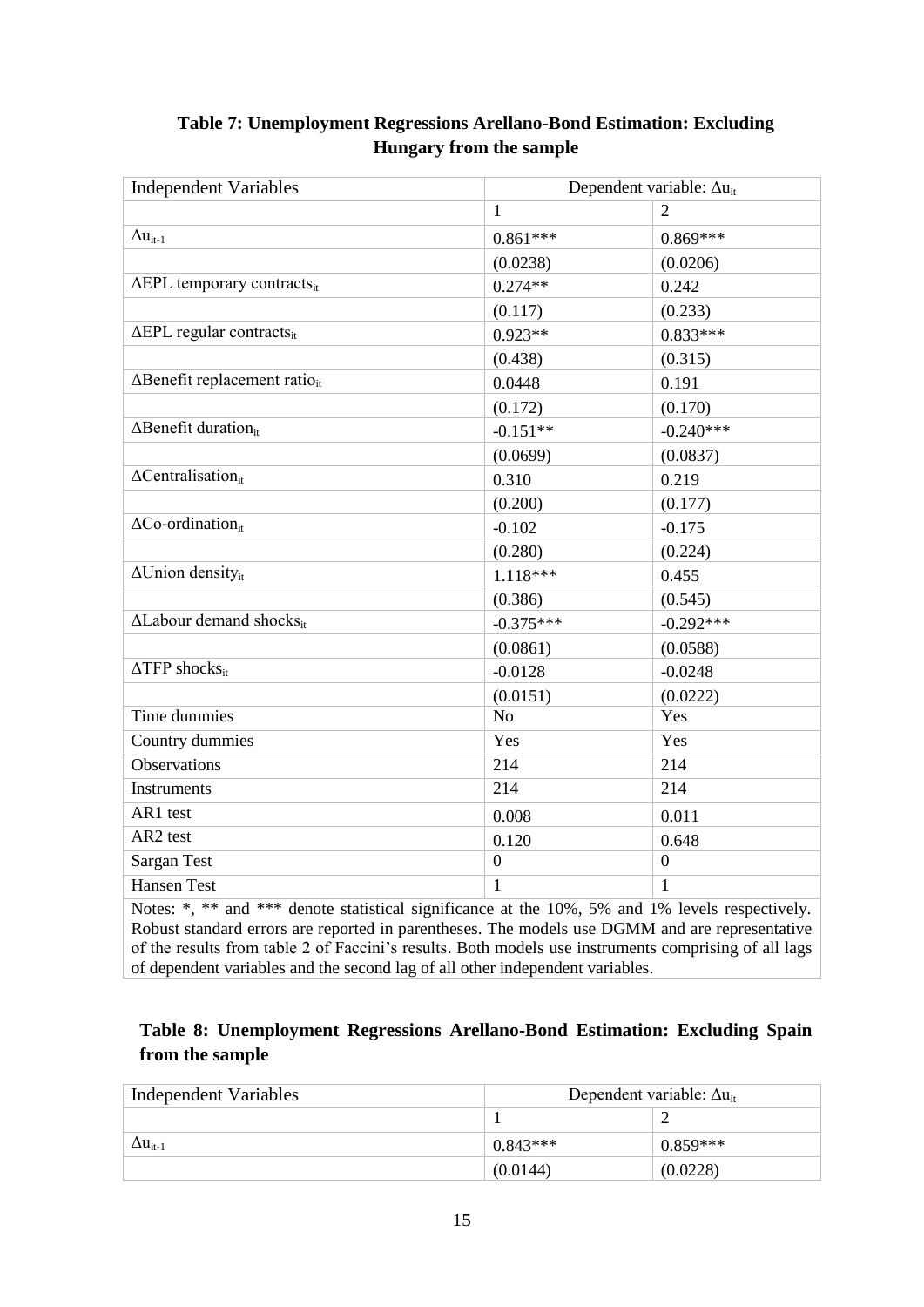| $\Delta EPL$ temporary contracts <sub>it</sub>                                                        | $0.335***$       | 0.239            |  |
|-------------------------------------------------------------------------------------------------------|------------------|------------------|--|
|                                                                                                       | (0.109)          | (0.185)          |  |
| $\Delta EPL$ regular contracts <sub>it</sub>                                                          | $-0.562$         | $-0.236$         |  |
|                                                                                                       | (0.367)          | (0.320)          |  |
| $\Delta$ Benefit replacement ratio <sub>it</sub>                                                      | 0.0686           | 0.170            |  |
|                                                                                                       | (0.141)          | (0.141)          |  |
| $\Delta$ Benefit duration <sub>it</sub>                                                               | $-0.144**$       | $-0.194***$      |  |
|                                                                                                       | (0.0707)         | (0.0608)         |  |
| $\Delta$ Centralisation <sub>it</sub>                                                                 | $0.430**$        | $0.350**$        |  |
|                                                                                                       | (0.213)          | (0.174)          |  |
| $\Delta$ Co-ordination <sub>it</sub>                                                                  | $-0.233$         | $-0.252$         |  |
|                                                                                                       | (0.283)          | (0.239)          |  |
| $\Delta$ Union density <sub>it</sub>                                                                  | 0.437            | $-0.0187$        |  |
|                                                                                                       | (0.402)          | (0.367)          |  |
| $\Delta$ Labour demand shocks <sub>it</sub>                                                           | $-0.344***$      | $-0.266***$      |  |
|                                                                                                       | (0.0916)         | (0.0660)         |  |
| $\triangle TFP$ shocks <sub>it</sub>                                                                  | $-0.00191$       | $-0.0112$        |  |
|                                                                                                       | (0.0133)         | (0.0174)         |  |
| Time dummies                                                                                          | N <sub>o</sub>   | Yes              |  |
| Country dummies                                                                                       | Yes              | Yes              |  |
| <b>Observations</b>                                                                                   | 209              | 209              |  |
| Instruments                                                                                           | 209              | 209              |  |
| AR1 test                                                                                              | 0.009            | 0.022            |  |
| AR2 test                                                                                              | 0.023            | 0.026            |  |
| <b>Sargan Test</b>                                                                                    | $\boldsymbol{0}$ | $\boldsymbol{0}$ |  |
| <b>Hansen Test</b>                                                                                    | 1                | 1                |  |
| Notes: $* * *$ and $** *$ denote statistical significance at the $10\%$ 5% and 1% levels respectively |                  |                  |  |

Notes: \*, \*\* and \*\*\* denote statistical significance at the 10%, 5% and 1% levels respectively. Robust standard errors are reported in parentheses. The models use DGMM and are representative of the results from Table 2 of Faccini's results. Both models use instruments comprising of all lags of dependent variables and the second lag of all other independent variables.

These results (excluding labour demand shocks) are very interesting, see Table 9 below. The only variable in this estimation that is statistically significant is the lagged dependent variable and benefit duration (when time dummies are included). In other words, the model implodes: none of the other variables is significant. It is also worth noting that the sample size without this variable increases to 279. Obviously, there were many missing values for this variable. Again the Hansen test for instrument validity suggests that the model is inappropriate as the number of instruments equals the number of observations.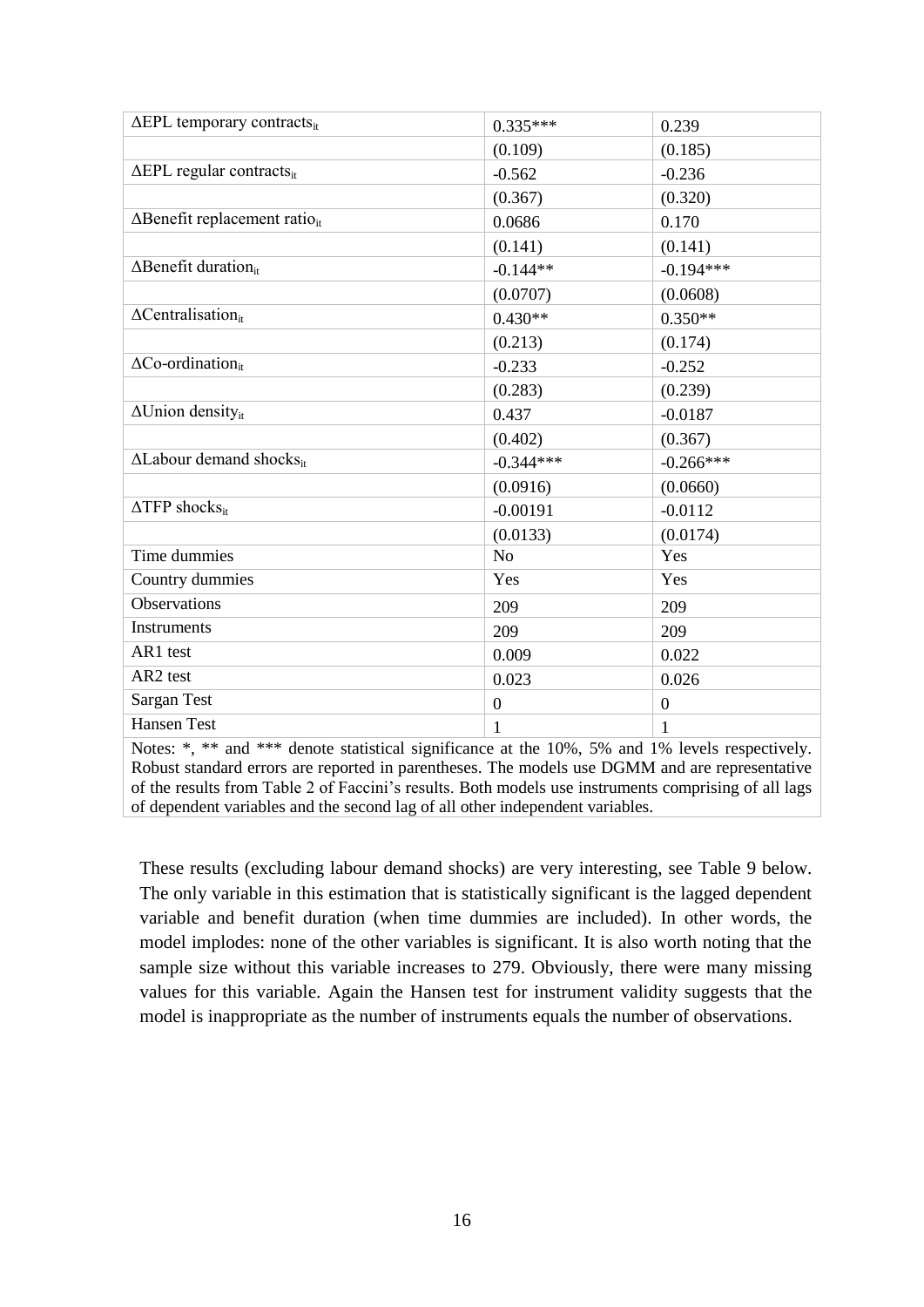### **Table 9: Unemployment Regressions Arellano-Bond Estimation: Excluding labour demand shocks**

| <b>Independent Variables</b>                                                                    | Dependent variable: $\Delta u_{it}$ |                  |  |
|-------------------------------------------------------------------------------------------------|-------------------------------------|------------------|--|
|                                                                                                 | $\mathbf{1}$                        | $\overline{2}$   |  |
| $\Delta u_{it-1}$                                                                               | $0.880***$                          | $0.900***$       |  |
|                                                                                                 | (0.0150)                            | (0.0151)         |  |
| $\Delta EPL$ temporary contracts <sub>it</sub>                                                  | 0.188                               | 0.203            |  |
|                                                                                                 | (0.126)                             | (0.206)          |  |
| $\Delta EPL$ regular contracts <sub>it</sub>                                                    | 0.258                               | 0.351            |  |
|                                                                                                 | (0.502)                             | (0.341)          |  |
| $\triangle$ Benefit replacement ratio <sub>it</sub>                                             | $-0.0419$                           | 0.0744           |  |
|                                                                                                 | (0.167)                             | (0.136)          |  |
| $\Delta$ Benefit duration <sub>it</sub>                                                         | $-0.0319$                           | $-0.247***$      |  |
|                                                                                                 | (0.0657)                            | (0.0849)         |  |
| $\Delta$ Centralisation <sub>it</sub>                                                           | 0.334                               | 0.237            |  |
|                                                                                                 | (0.219)                             | (0.165)          |  |
| $\Delta$ Co-ordination <sub>it</sub>                                                            | $-0.113$                            | $-0.240$         |  |
|                                                                                                 | (0.298)                             | (0.222)          |  |
| $\Delta$ Union density <sub>it</sub>                                                            | 0.181                               | $-0.238$         |  |
|                                                                                                 | (0.309)                             | (0.288)          |  |
| $\triangle TFP$ shocks <sub>it</sub>                                                            | 0.0136                              | $-0.0218*$       |  |
|                                                                                                 | (0.0123)                            | (0.0132)         |  |
| Time dummies                                                                                    | No                                  | Yes              |  |
| Country dummies                                                                                 | Yes                                 | Yes              |  |
| <b>Observations</b>                                                                             | 279                                 | 279              |  |
| <b>Instruments</b>                                                                              | 267                                 | 267              |  |
| AR1 test                                                                                        | 0.016                               | 0.009            |  |
| AR2 test                                                                                        | 0.070                               | 0.303            |  |
| Sargan Test                                                                                     | $\boldsymbol{0}$                    | $\boldsymbol{0}$ |  |
| <b>Hansen Test</b>                                                                              | 1                                   | 1                |  |
| Notes: *, ** and *** denote statistical significance at the 10%, 5% and 1% levels respectively. |                                     |                  |  |

Robust standard errors are reported in parentheses. The models use DGMM and are representative of the results from table 2 of Faccini's results. Both models use instruments comprising of all lags of dependent variables and the second lag of all other independent variables.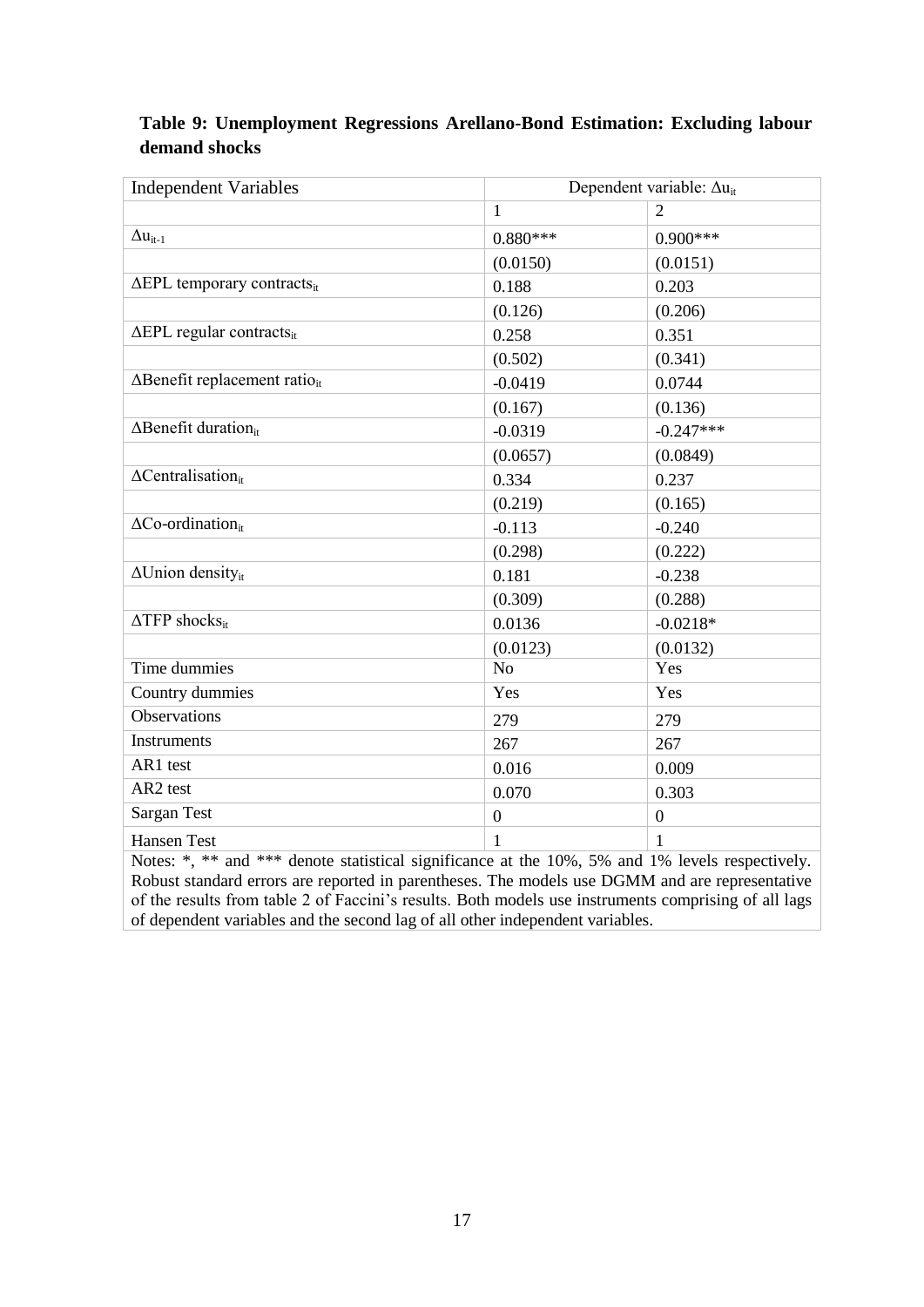#### **4. Conclusions**

In this paper we have provided a critical analysis of the econometric results in Faccini (2014) paper. The paper provides some "so-called" stylised facts that were selectively chosen and do not represent his chosen sample. We found major problems with his inadequate discussion of his estimation methods. The fixed effects estimation results are very sensitive to the sample selection and the crucial variable "employment protection temporary contracts" loses statistical significance. The results using the Arellano-Bond estimation method using instrumental variables were generally unreliable as the number of instruments was too large as shown by the Sargan and Hansen tests. We find that when we provided tests of robustness and estimated the model using better econometric methods that his major conclusion that temporary contracts lead to increased unemployment is not justified. We showed that the choice of the sample was curious as he did not include the recent period of the global crisis, and excluded some countries from Europe without any justification. To conclude we find that there is no evidence to support the conclusion that greater use of temporary contracts would decrease unemployment.